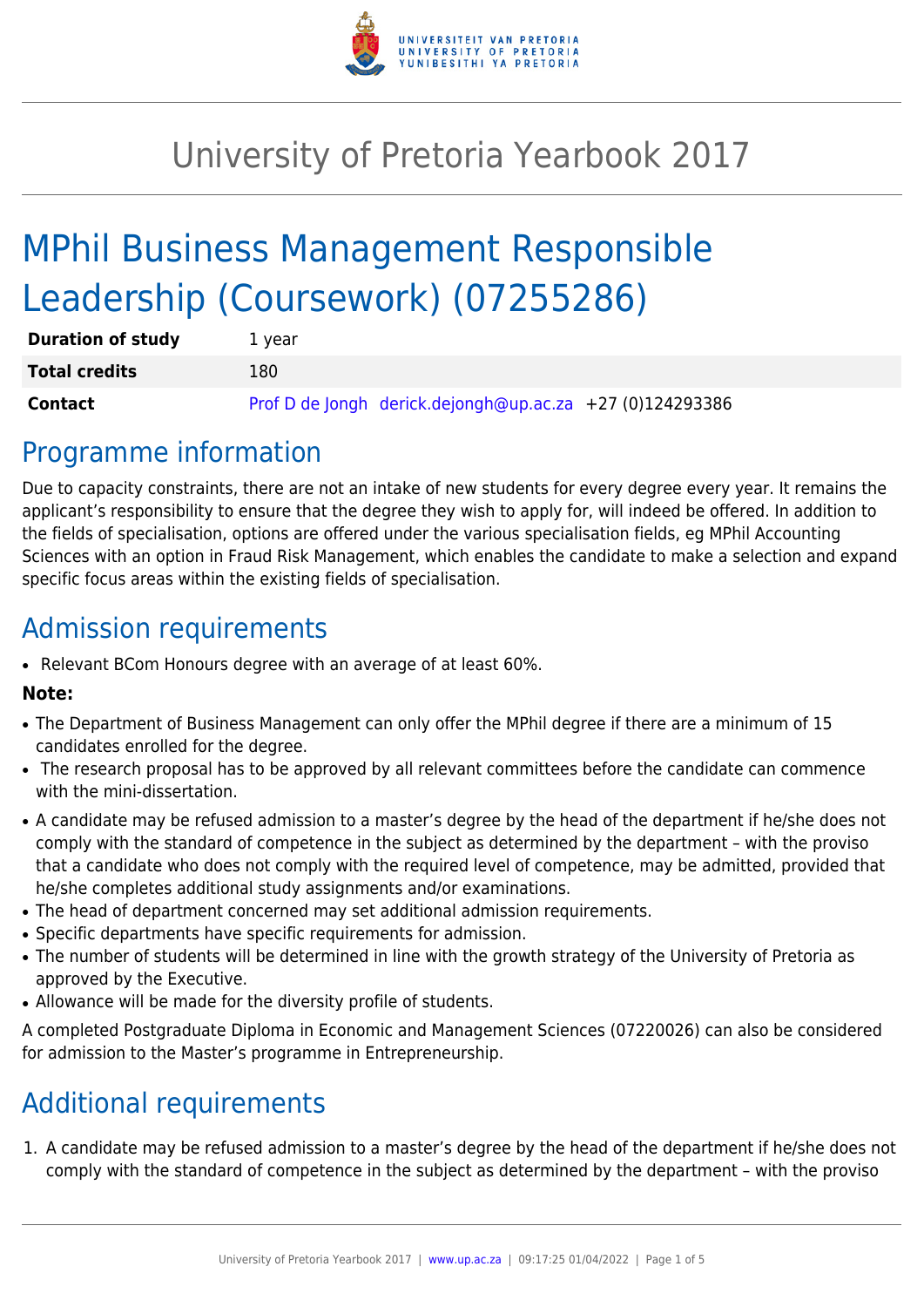

that a candidate who does not comply with the required level of competence, may be admitted, provided that he/she completes additional study assignments and/or examinations.

- 2. The head of department concerned may set additional admission requirements.
- 3. Specific departments have specific requirements for admission.
- 4. The number of students will be determined in line with the growth strategy of the University of Pretoria as approved by the Executive.
- 5. Allowance will be made for the diversity profile of students.
- 6. A completed Postgraduate Diploma in Economic and Management Sciences can also be considered for admission to the Master's programme in Entrepreneurship.

## Examinations and pass requirements

The pass mark for both a dissertation and a mini-dissertation is 50%. The provisions regarding pass requirements for dissertations, contained in General Regulation G.12.2, apply mutatis mutandis to minidissertations. A pass mark of at least 50% is required in the examination of each module.

## Research information

A candidate, before or on submission of the mini-dissertation, must submit at least one draft article for publication in a recognised academic journal.

## **Dissertations/mini-dissertations/research reports, curricula and modules**

- 1. The degree programme requires that a dissertation/mini-dissertation/research article must be submitted in a field of study chosen from the fields covered for the honours degree, provided that the Dean may, on the recommendation of the head of department concerned, approve the replacement of the required dissertation by the successful completion of a prescribed number of module credits and a mini-dissertation/research article.
- 2. Information on modules, credits and syllabi is available, on request, from the head of department concerned.
- 3. A module in Research Methodology is compulsory in all programmes. The Dean may, on the recommendation of the head of department concerned, waive the prerequisites.
- 4. Sufficient number of bound copies of the thesis/dissertation must be submitted to the Head: Student Administration for examination, after permission is granted by the supervisor.

## **Article for publication**

A dean may require, before or on submission of a dissertation, the submission of a draft article for publication to the supervisor. The draft article should be based on the research that the student has conducted for the dissertation and be approved by the supervisor concerned. The supervisor should then have the opportunity to take the paper through all the processes of revision and resubmission as may be necessary and/or appropriate in order to achieve publication.

## **Submission of dissertation**

A dissertation is submitted to the Head: Student Administration, before the closing date for the various graduation ceremonies as announced annually.

For examination purposes, a student must, in consultation with the supervisor, submit a sufficient number of bound copies of the dissertation, printed on good quality paper and of good letter quality, to the Head: Student Administration. Permission to submit the dissertation in unbound form may be obtained from the supervisor concerned on condition that a copy of the final approved dissertation is presented to the examiners in bound format or electronic format.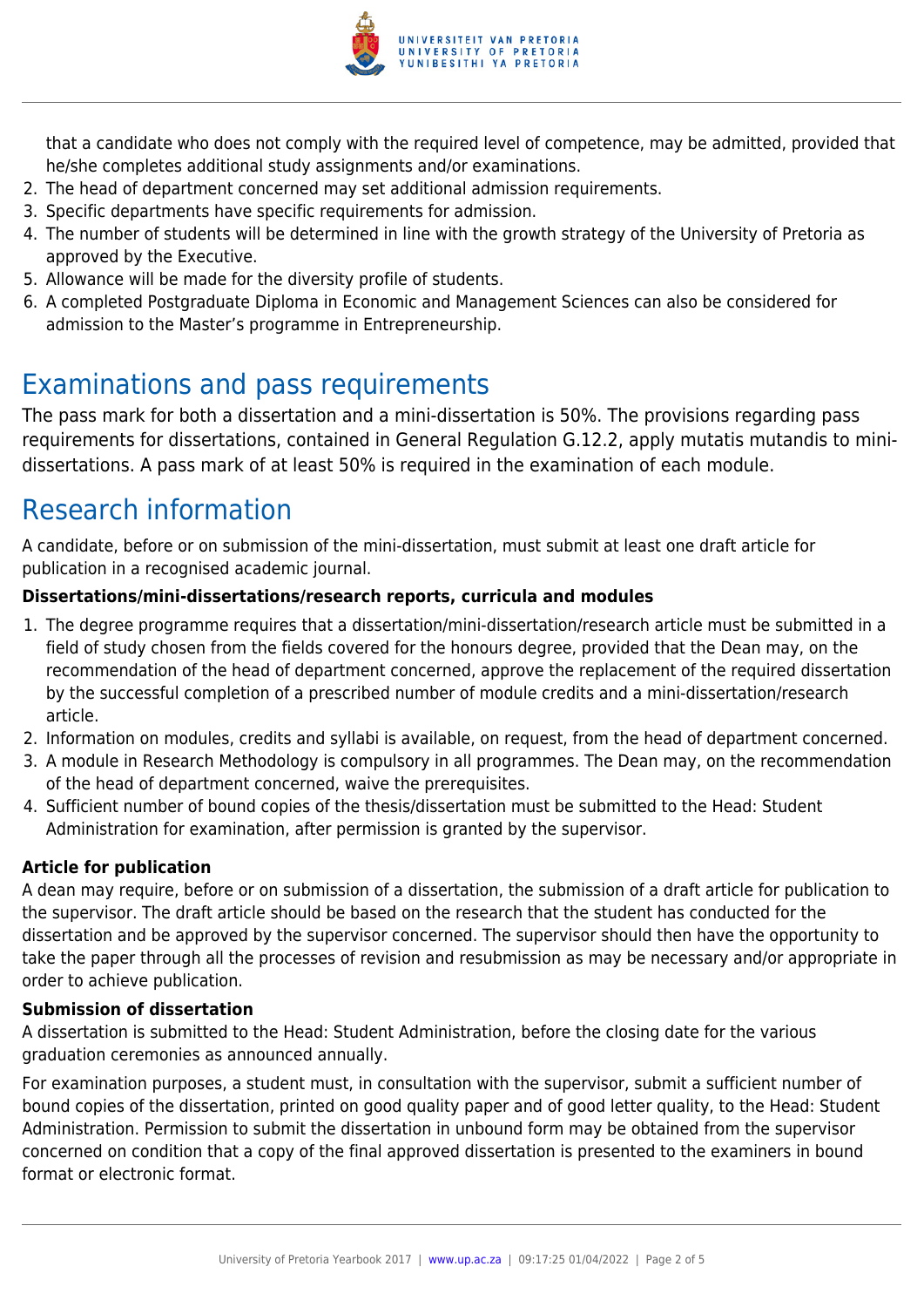

In addition to the copies already mentioned, each successful student must submit a bound paper copy as well as two electronic copies of the approved dissertation to the Head: Student Administration in the format specified by the faculty and in accordance with the minimum standards set by the Department of Library Services, before 15 February for the Autumn graduation ceremonies and before 15 July for the Spring graduation ceremonies, failing which the degree will only be conferred during a subsequent series of graduation ceremonies.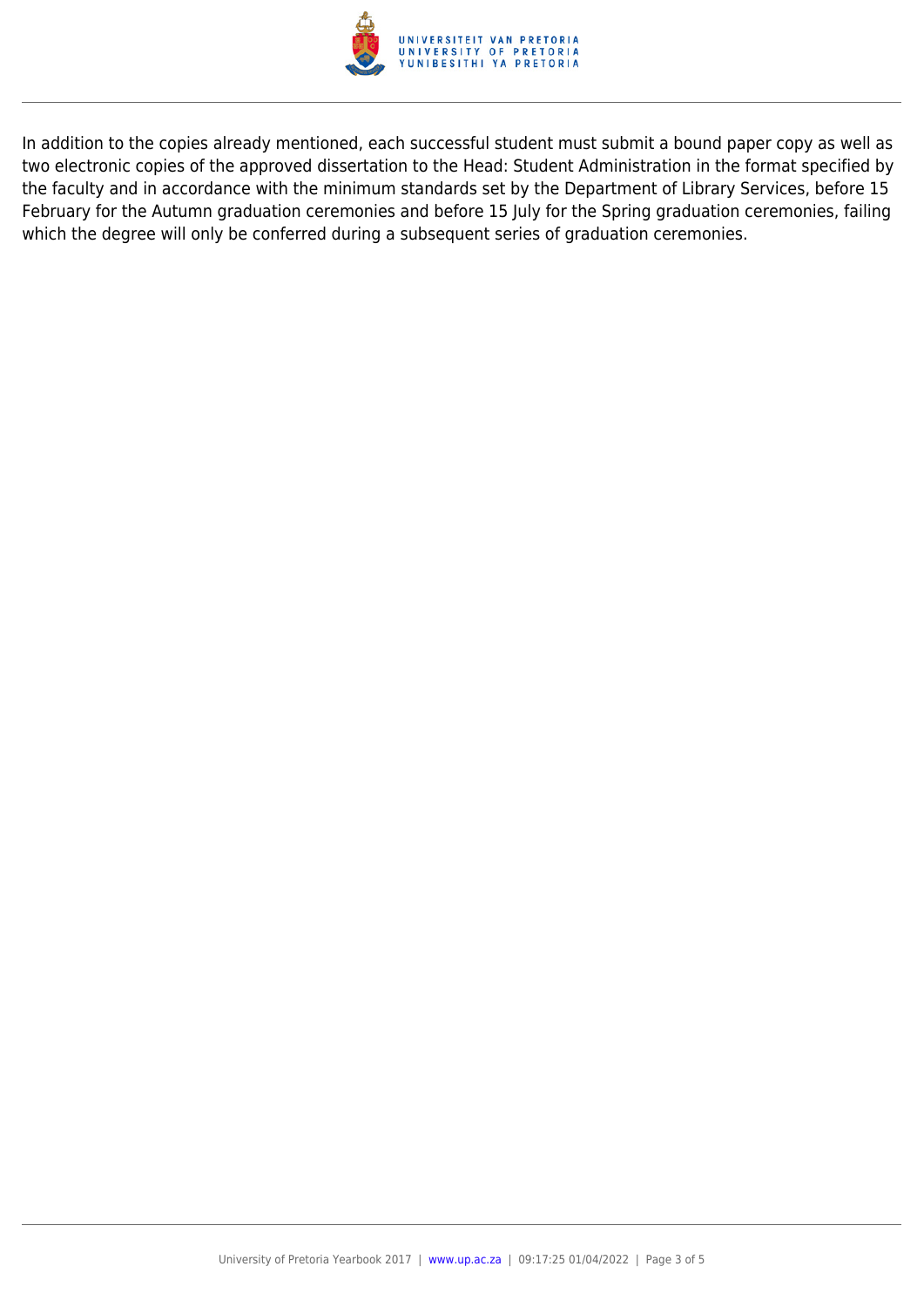

## Curriculum: Final year

**Minimum credits: 180**

## **Core modules**

## **Research methodology 804 (NME 804)**

| <b>Module credits</b>         | 20.00                          |
|-------------------------------|--------------------------------|
| <b>Prerequisites</b>          | No prerequisites.              |
| <b>Contact time</b>           | 1 lecture per week             |
| <b>Language of tuition</b>    | Module is presented in English |
| <b>Academic organisation</b>  | <b>Business Management</b>     |
| <b>Period of presentation</b> | Semester 1                     |

### **Module content**

Strong emphasis on market research, quantification of the market but also a basis for academic publications and a doctorate.

## **Mini-dissertation: Research article 898 (OBS 898)**

| <b>Module credits</b>         | 90.00                          |
|-------------------------------|--------------------------------|
| <b>Prerequisites</b>          | No prerequisites.              |
| Language of tuition           | Module is presented in English |
| <b>Academic organisation</b>  | <b>Business Management</b>     |
| <b>Period of presentation</b> | Year                           |

## **Strategy and leadership 811 (OBS 811)**

| <b>Module credits</b>         | 20.00                          |
|-------------------------------|--------------------------------|
| <b>Prerequisites</b>          | OBS 320 or equivalent          |
| <b>Contact time</b>           | 1 lecture per week             |
| <b>Language of tuition</b>    | Module is presented in English |
| <b>Academic organisation</b>  | <b>Business Management</b>     |
| <b>Period of presentation</b> | Semester 1 or Semester 2       |

### **Module content**

Key concepts and principles of strategy, generic strategies, specific strategies, strategy practices, Formulation, Implementation and measurement of strategy, Environmental (Context) analysis and internal resource analysis. Basic concepts of leadership, styles and approaches to leadership with relevance to strategy of the business. Current trends in leadership research. Responsible leadership thinking and application.

## **Responsible leadership 819 (OBS 819)**

**Module credits** 25.00